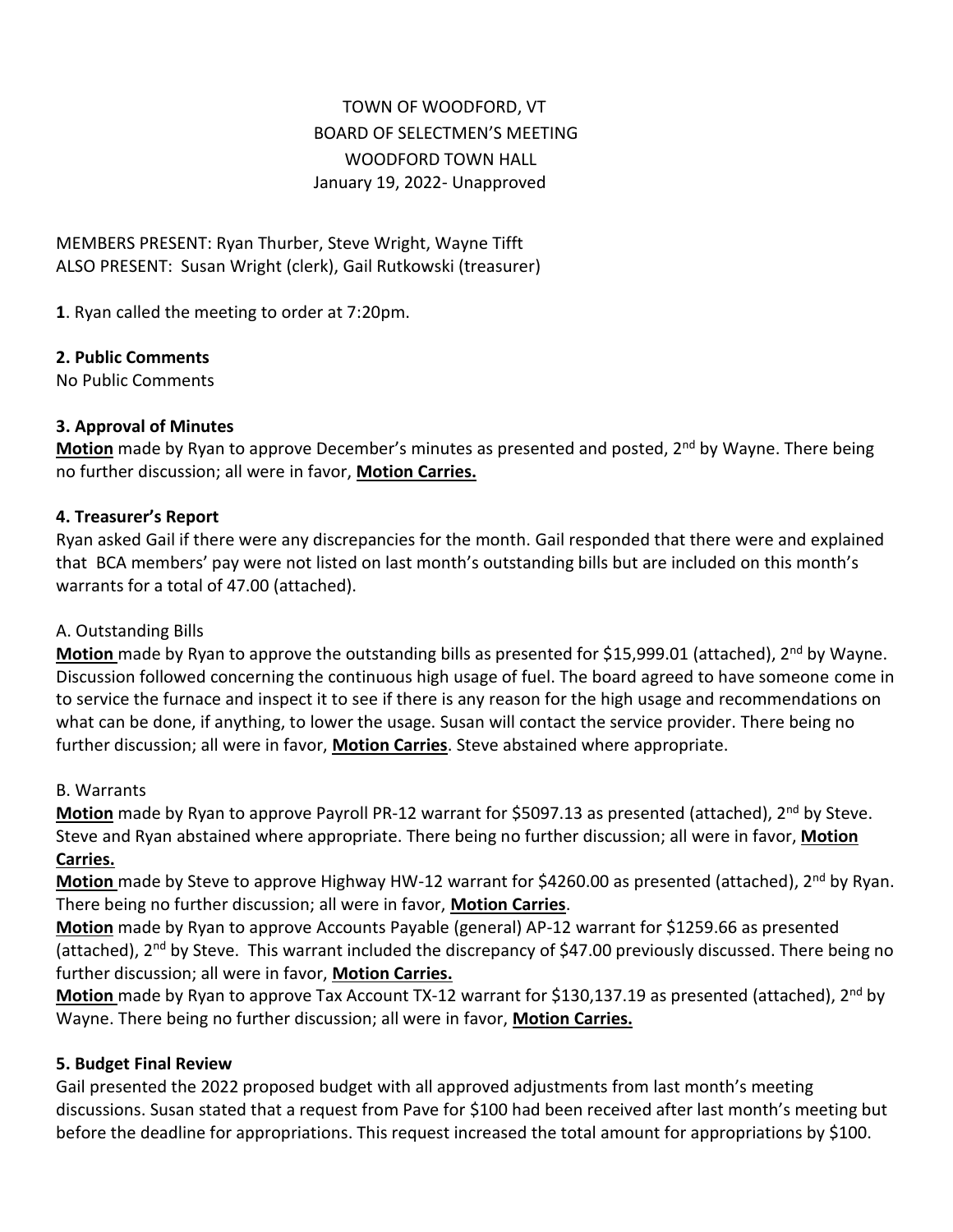Motion made by Ryan to approve the General Fund Budget for 2022 to be approved by the voters for \$154,320.00, 2nd by Steve (attached). There being no further discussion; all were in favor, **Motion Carries**. **Motion** by Steve to approve the Highway Fund Budget for 2022 to be approved by the voters for \$30,000.00, 2 nd by Wayne (attached). There being no further discussion; all were in favor, **Motion Carries**.

### **6. Certificate of Highway Miles**

Susan presented the Certificate of Highway Mileage from the VT. Dept. of Transportation due by February 10, 2022. Ryan stated that the Town will continue to file this form the same as they have done in the past since the Ancient Roads Act was passed. The Town has claimed ownership of several roads but the State Agency of Transportation (AOT) does not recognize them as being owned by the Town. All available documentation has been sent to the State. However, the State claims that what the Town has submitted is not sufficient evidence of ownership. Proof of ownership has been made very difficult due to records being destroyed by fire many years ago. Since the State does not support the Town's claim and has not placed the roads on the highway map, Green Mountain National Forest has taken the liberty of placing gates and signs and therefore claiming jurisdiction without proving ownership. All agreed that the gates and the signs should be removed until National Forest proves they have the right of way or ownership in these areas. Wayne asked if there was someone they could get who could help the Town with this issue. Ryan responded that there have been meetings with AOT but the results were the same. Wayne continued to say that maybe it's time to try again and perhaps include someone that may have more authority. The Town should not give up any claim to ownership of roads that have been used since the Town existed. The board agreed to start with the local representative, Nelson Brownell, and the VTran mapping section representative, Jonathan Croft, and request them both to attend the same meeting with the board in order that both hear the Town's issues concerning this problem.

## **7. 2021 Audit- Letter of Commitment**

Susan presented the letter of commitment from Batchelder Associates, PC authorizing them to conduct the 2021 audit. The price for the audit will be \$9850. All agreed and the commitment letter was signed.

### **8. Other Business**

A. The board reviewed the Green Mountain National Forest's first quarter schedule of proposed action. The only action proposed for Woodford is the construction of new Nordic ski trail segments, the widening of existing trails and the installation of culverts in order to increase skier safety. Sucker Pond Trail action was also discussed but that activity will be taking place in Stamford.

B. Susan presented the 2021 Equalization Study Results for the Town of Woodford (attached). This study is used to determine the education tax rate. A Common Level of Appraisal (CLA) below 85% or over 15% will necessitate a town wide reappraisal. According to this recent study, Woodford is at 98.9%.

C. Susan presented notification from the VT. Dept. of Health regarding changes in state law that affects the authority of the Town Health Officer. As of July 1, 2021, the Town Health Officers are no longer allowed to perform animal cruelty investigations unless the required training is completed. Any complaints will now need to be investigated by certain types of law enforcement, humane society employees or animal control officers who have received specialized animal cruelty investigation training.

D. Notification from Vt. Affordable Housing was presented concerning Bill S.79 that was vetoed by the Governor. The goal of this bill was to transfer the responsibility of rental housing safety inspections from municipal offices to the State Dept. of Fire and Safety, the purpose being that the State would have more authority than what is currently allotted to a municipality in order to effectively respond to the issues that are